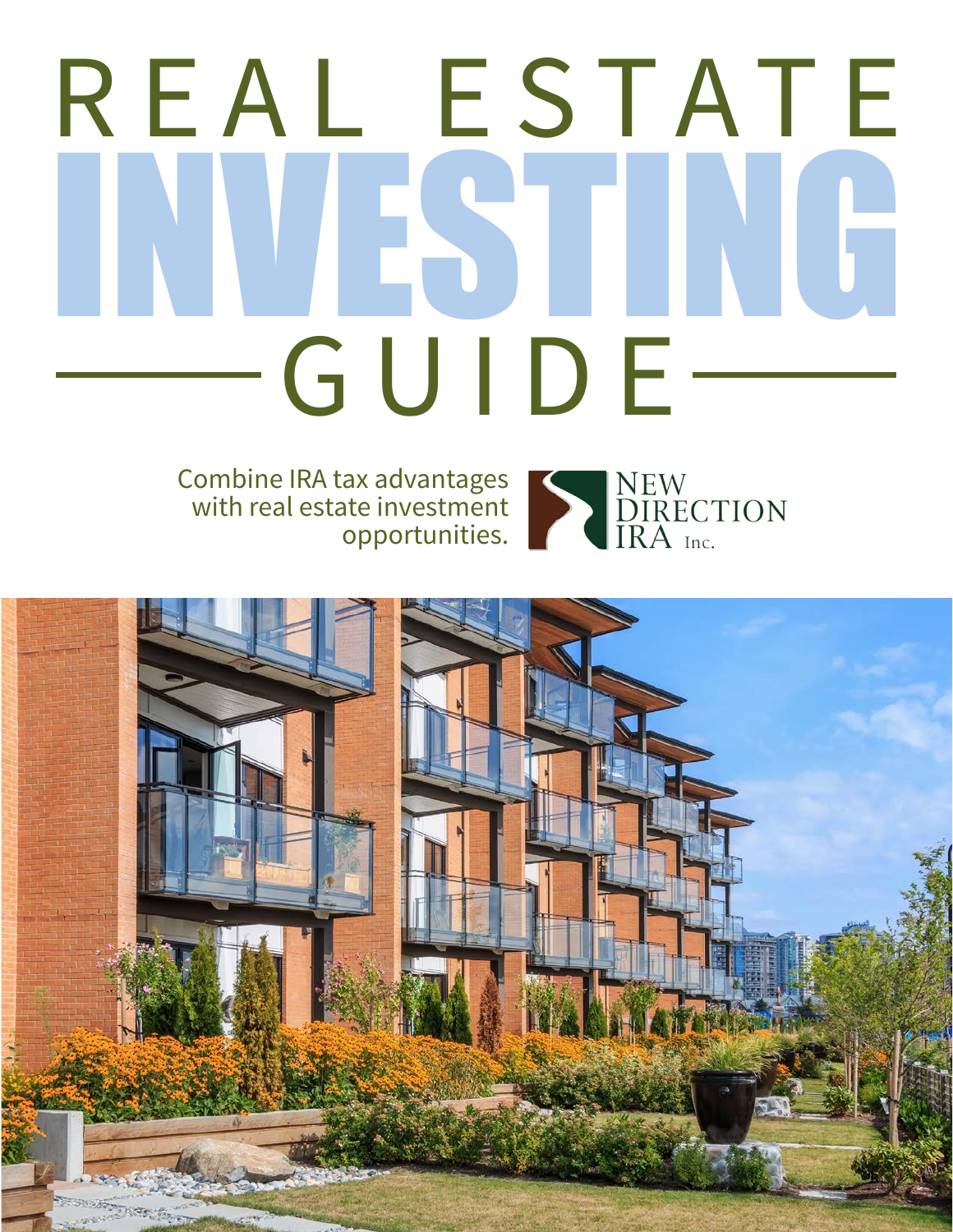### **INTRODUCTION**

The IRS allows an IRA, Solo 401(k), or HSA to acquire real estate as an asset without penalty and while keeping the tax benefits associated with that account type.

An IRA can purchase any type of real estate, including residential, commercial, raw land, agricultural, and more. The IRA can buy the property outright, meaning the IRA is the title holder. If the IRA does not have the full purchase price, the IRA can partner with a person, company/entity, or another IRA. It can also secure a non-recourse loan (see below) to buy real estate.

Real estate in an IRA provides the opportunity to generate income from rent, appreciation, fixing and flipping, and more.

It has been possible to participate in real estate as an asset since the inception of IRAs. What has not always been easy is finding an IRA provider who was willing to service this type of investment. The IRS requires an authorized IRA provider for all IRAs. Not all IRA providers handle real estate, but New Direction IRA does.

You, the IRA holder, along with your financial professional, select the property and negotiate the terms. New Direction IRA makes sure that the paperwork substantiates that the asset is part of your IRA and, thus, deserves the tax benefits associated with the account type.

This report will give you detailed information on Self-Directed IRA real estate investing.

### **ELIGIBLE ACCOUNT TYPES**

| 1) Traditional IRA | 4) SIMPLE IRA  |
|--------------------|----------------|
| 2) Roth IRA        | 5) Solo 401(K) |
| 3) SEP IRA         | 6) HSA         |

#### **BENEFITS OF REAL ESTATE IRA**

- Real estate is a tangible asset and one that you understand.
- Investment properties can potentially yield rental return as well as market appreciation.
- You have strategic control over the properties that your retirement account owns.
- You can buy, sell, and exchange properties without tax consequence.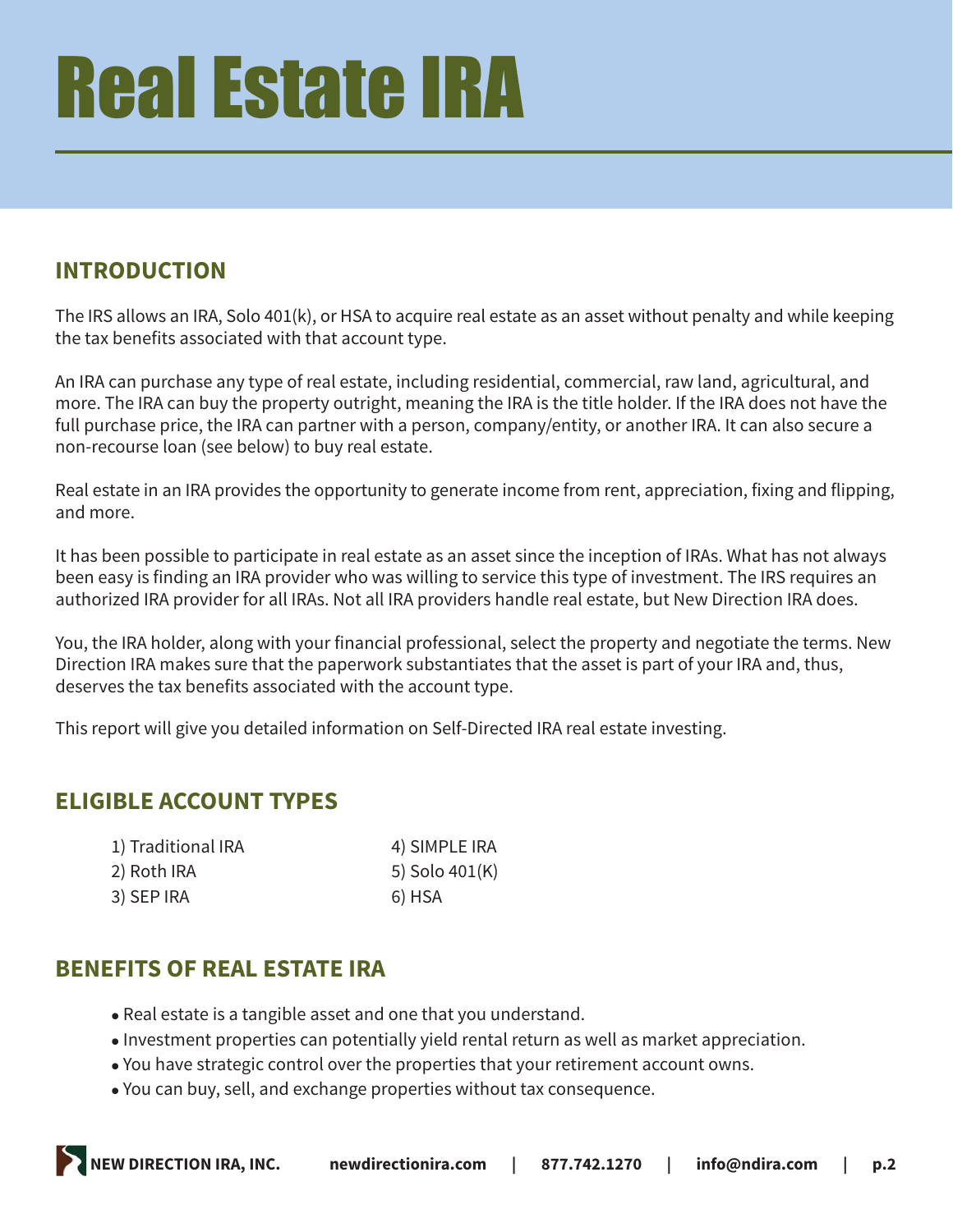### **IMPORTANT THINGS TO KNOW**

- An IRA is its own financial and legal entity, separate from your personal finances.
- As a separate legal entity, your IRA has its own name: New Direction IRA, Inc. FBO client name, IRA.
- The IRA is the owner of the real estate, not the IRA holder. Therefore, purchase and maintenance costs are paid by the IRA and all income (e.g. rent) goes back to the IRA.
- All legal documents (offer, closing documents, leases, etc.) related to an IRA-owned asset must be in the name of the IRA, not your personal name.
- Documents associated with your IRA's real estate acquisition need to be signed by New Direction IRA (as the administrator for that account) to be legal.

# **DISQUALIFIED PERSONS & PROHIBITED TRANSACTIONS**

All IRAs have a list of people who are disqualified from having certain interactions with that account. Below is a graphic that delineates which persons are disqualified. Keep in mind that any entity that is owned or controlled by a Disqualified Person is also disqualified.



#### **Disqualified Persons Include:**

- Neither the IRA holder nor any other Disqualified Person to that IRA may live in or use the property.
- Disqualified Persons cannot work on the property, for free or for pay. "Sweat equity" is not allowed. Any remodeling, repair, improvement, and even maintenance must be performed by a non-disqualified person or entity.
- Your IRA cannot purchase a property from you or any Disqualified Person, nor can your IRA sell a property to a disqualified person.
- Neither you nor a Disqualified Person can guarantee a loan for an IRA property.
- Disqualified Persons are not allowed to be paid by the IRA.

**NEW DIRECTION IRA, INC. newdirectionira.com | 877.742.1270 | info@ndira.com | p.3**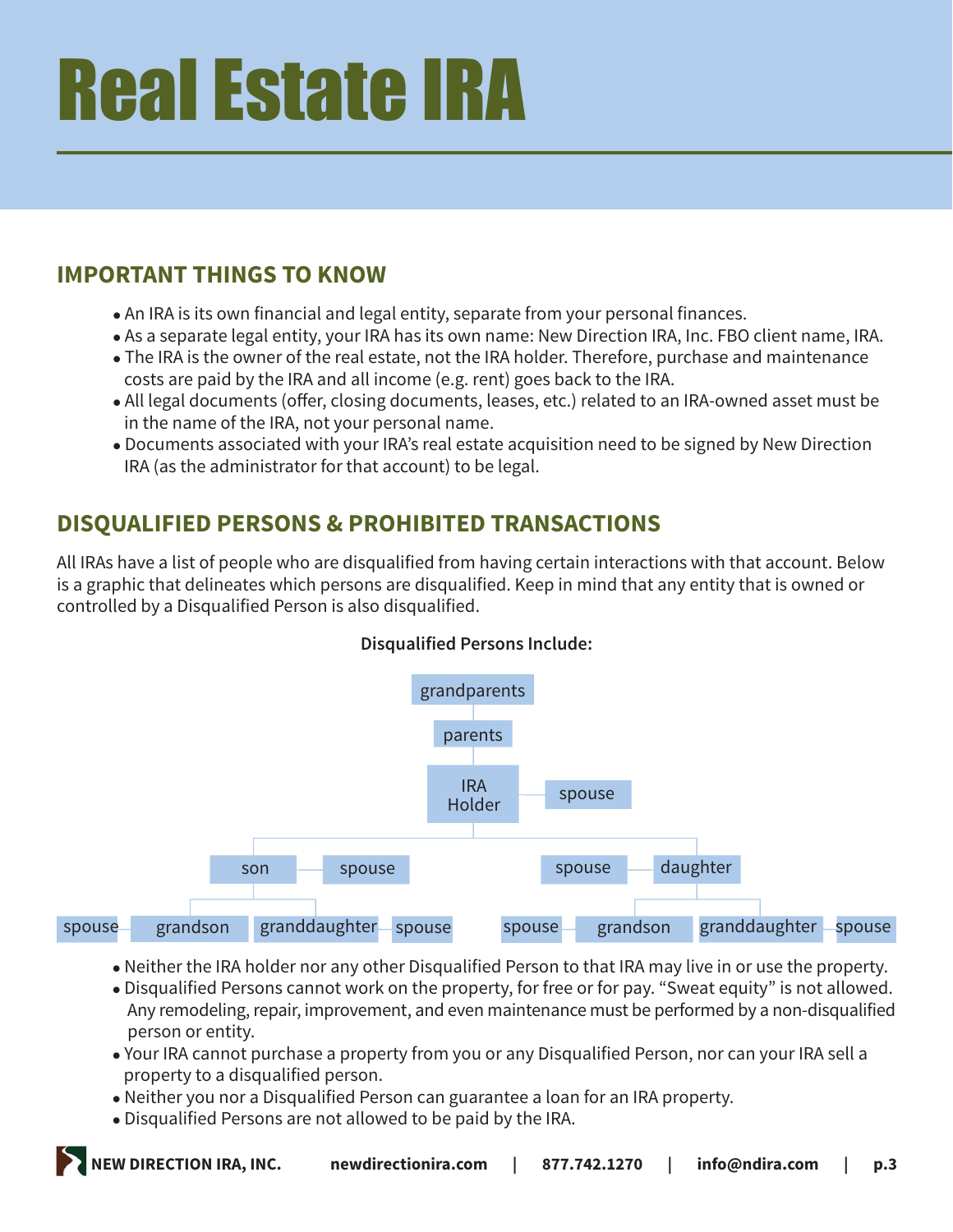### **GETTING STARTED**



### **POSSIBLE STRUCTURES FOR YOUR IRA TO PARTICIPATE IN REAL ESTATE**

**Hold title to Real Estate:** A real estate contract is written between the IRA and the seller. Funds from the IRA are sent to closing for the purchase and the IRA takes title to the property directly.

**Tenants-in-Common with a partner entity:** This is one of the ways an IRA can participate in a real estate asset without necessarily having the entire purchase price. The partner can be a person (even a disqualified person), an IRA, a company, or other entity.

**Private Equity in an entity (like an LLC, LP, C-corp., etc.) that then invests in real estate:** The asset in your IRA in this case is shares of a private company or percentage ownership in that company.

**Loan money to a borrower who uses Real Estate as collateral:** You can think of your IRA as a private lender. Your IRA can lend money to non-disqualified persons and secure the note with real estate holdings and/or other assets if you like. You and the borrower decide on the term, collateral, and the rate.

### **USING AN LLC IN YOUR PURCHASE STRUCTURE**

Your IRA can use an LLC or entity in its ownership structure, but it is not required. An IRA can have direct ownership in a real estate asset, or it can participate in an entity that then owns real estate. LLCs are commonly used for real estate investments outside of an IRA to achieve a level of liability protection. So, it is common for investors to think that they automatically need this same setup in their IRA. The account holder decides what the structure of the investment will be. The legal boundary inherent in an IRA may or may not satisfy the IRA holder's risk tolerance. And, of course, not all LLCs are created equally when it comes to liability protection. Strategies to mitigate risk certainly include liability insurance purchased by the IRA for its asset(s) as well as having the IRA own an LLC which owns the property.

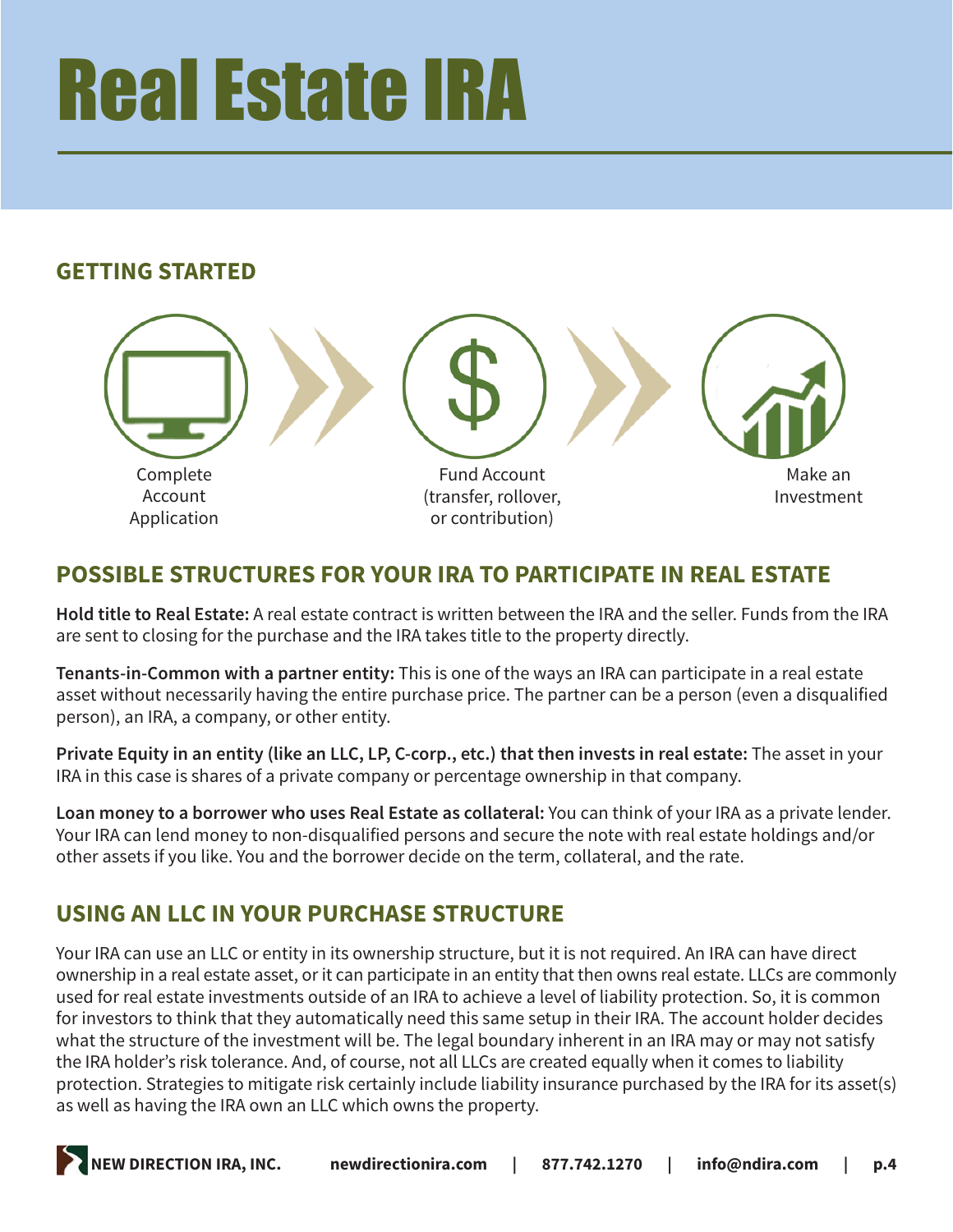### **LEVERAGING REAL ESTATE IN AN IRA**

An IRA may secure a loan to purchase property. According to the IRS, it must be a non-recourse loan (the lender is acknowledging, in the case of default, their only avenue for remuneration is the property itself ). Not all lending institutions and banks offer these types of loans, but several do exist. Also, a non-recourse loan can come from a private lender.

When an IRA purchases real estate using a non-recourse loan, the debt financed portion of the property's profits may be subject to Unrelated Business Income Tax (UBIT). Similarly, if an IRA-owned property is sold while a percentage of ownership is still debt-financed, the profits derived from the debt financed percentage may be subject to UBIT. UBIT is calculated on a form 990-T and is paid by the IRA. It does not affect the IRA holder's personal taxes.

### **STEP-BY-STEP INSTRUCTIONS**

- 1) Open your self-directed IRA and fund it with a rollover, transfer, and/or contribution.
- 2) Work with your real estate agent to find a property. Make sure the offer/contract reflects the IRA as the buyer. Purchase contracts in the name of disqualified persons cannot be assigned to the IRA via an assignment, amendment, etc. Do NOT put the contract in your name or personally pay the earnest money.

Please complete all investment documents using the following guidelines: **Buyer/Owner Name:** New Direction IRA, Inc. FBO John A. Smith IRA

**OR** Service Service Service Service Service Service Service Service Service Service Service Service Service Service Service Service Service Service Service Service Service Service Service Service Service Service Service S New Direction IRA, Inc. FBO Account No. 12345678 **OR** Service of the state of the state of the state of the state of the state of the state of the state of the state of the state of the state of the state of the state of the state of the state of the state of the state o New Direction IRA, Inc. FBO John A. Smith, IRA, Account No. 12345678

If you partner your IRA with a disqualified person/IRA/entity, you must establish the percentage of ownership at the beginning of the investment. Those percentages will be used to divide up the incoming revenue and pay all expenses, including earnest money.

For example, the vesting would be shown as follows, assuming a 60/40 split (the percentages can be anything from 50/50 to 99/1):

New Direction IRA, Inc. FBO John A. Smith IRA, as to an undivided 60% interest, and John A. Smith, as to an undivided 40% interest

OR

New Direction IRA, Inc. FBO John A. Smith IRA, as to an undivided 60% interest, and New Direction IRA, Inc. FBO Joseph B. Smith IRA, as to an undivided 40% interest

Earnest money must be paid from the IRA or by a non-disqualified person who may then be reimbursed by the IRA.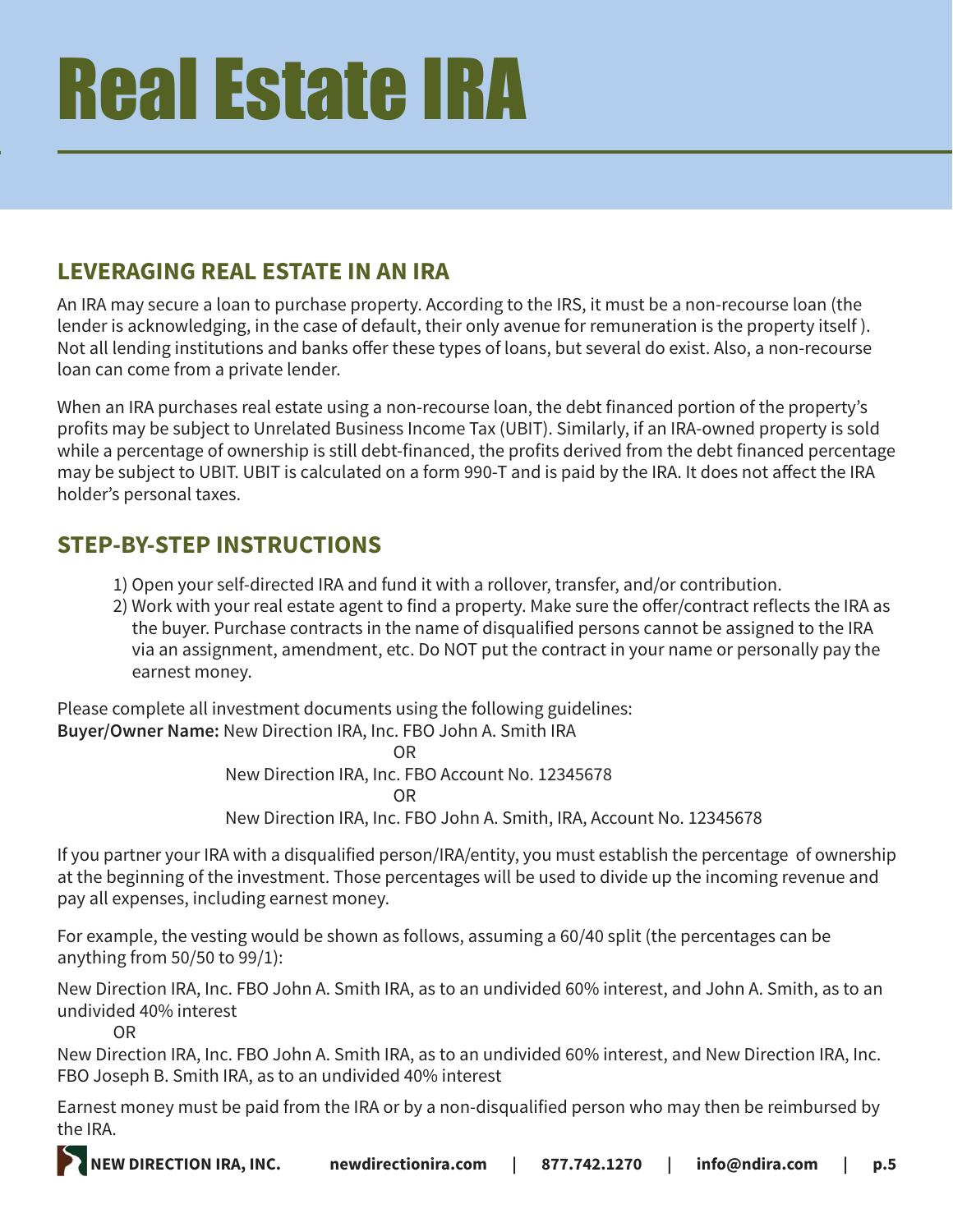# **PROPERTY MANAGEMENT OF RENTAL REAL ESTATE IN AN IRA**

After your IRA has successfully purchased real estate, the IRA holder is the decision-maker for that property. That may include the hiring of a property manager (or other non-disqualified person or entity) to handle the day-to-day cash flow and operations, or you may choose to work directly with New Direction to pay vendors and other bills out of your account. Income generated by the IRA-owned real estate must go back into the IRA. Rent checks are made out to the IRA (or the management company if there is one), not the IRA holder. As the IRA holder, you have the ability to choose the vendors for your IRA-owned property. Maintenance and improvements cannot be performed by the IRA holder or any disqualified person. You may not pay for any property related expenses with your personal funds on behalf of the IRA. All expenses are paid from the IRA. Because neither the IRS nor NDIRA researches nor endorses any investments, the IRA holder is responsible for performing due diligence on all investments. Visit our website for more information on due diligence and ways to protect yourself from investment scams. A competent professional in the legal, financial advice, or accounting fields can also be engaged if you need additional help. Any of these legal professionals can assist in deciding if the investment being considered is legitimate, meets your risk tolerance parameters, and is right for your investment goals.

# **REAL ESTATE DISTRIBUTION STRATEGY CONSIDERATIONS**

- An IRA holder may begin taking distributions from their plan at 59.5 years of age without penalty.
- Distributions made prior to age 59.5 will result in an early distribution penalty of 10%.
- A distribution can be taken in cash or in-kind.
- With a cash distribution, the IRA holder liquidates real estate asset(s) within the account and then requests a "cash" distribution (in the form of a check or wire) from the account.
- With an in-kind distribution, the asset itself (or some percentage of the asset) is distributed to the account holder.
- <sup>l</sup> If the distribution is being taken from a Traditional IRA, tax is due on the value of the distribution, cash or in-kind.
- Similar to the way that an account holder can distribute a percentage of the cash in their IRA over a number of years to spread out the tax burden, an in-kind distribution can take place over a number of years.
- Valuation prior to distribution of a real estate asset generally needs to be in the form of a formal appraisal.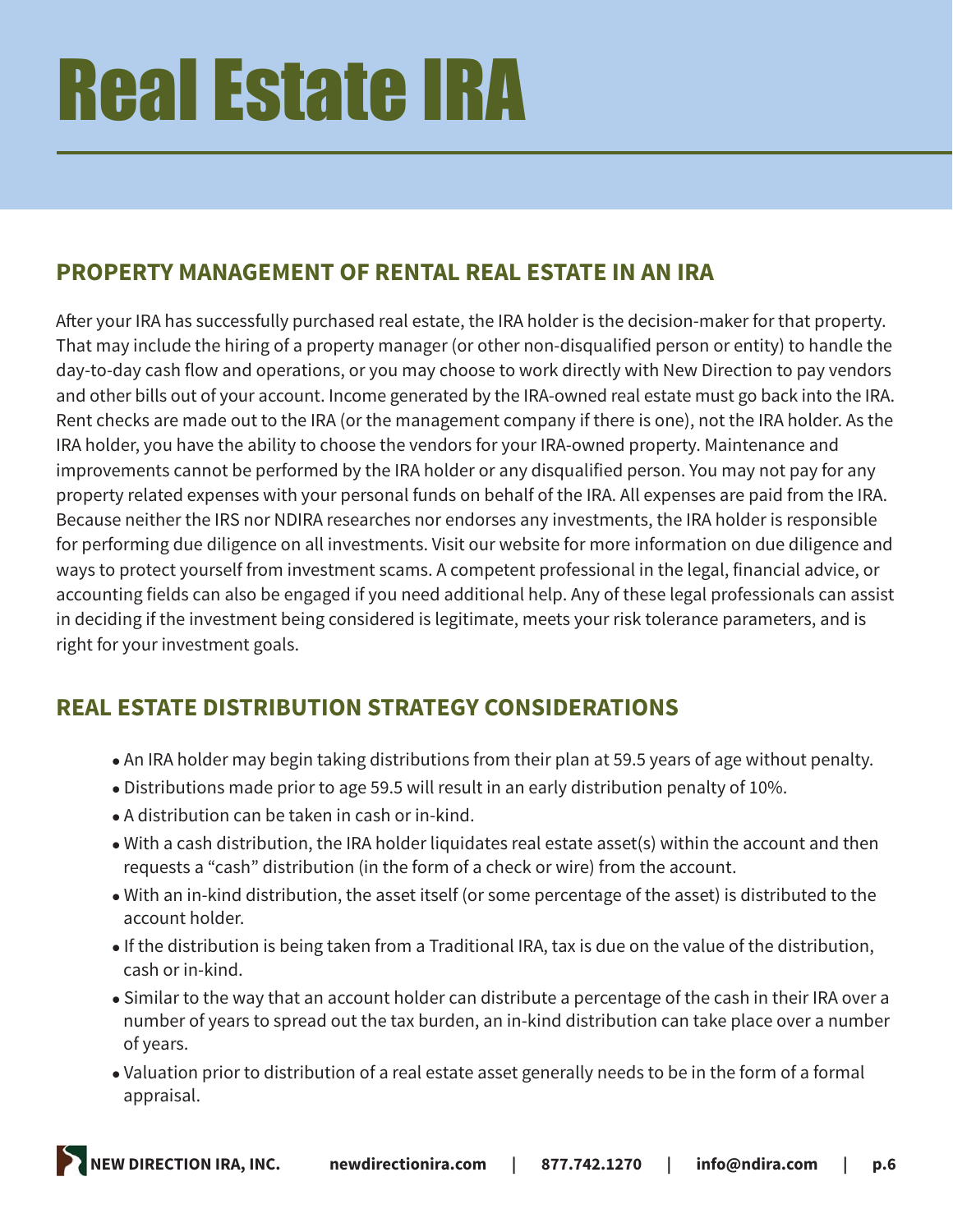# **REAL ESTATE IRA FREQUENTLY ASKED QUESTIONS**

#### **Can I buy real estate in my Retirement Plan?**

Yes! The IRS has had this question so many times they answer it directly on their website (www.irs.gov). In their retirement Q & A section they say "IRA law does not prohibit investing in real estate but trustees are not required to offer real estate as an option". Therefore, to invest in real estate your IRA custodian must allow it. New Direction IRA handles real estate and many more alternative assets.

#### **Why haven't I heard about real estate investment in IRAs before?**

Retirement investing has been dominated by the securities industry since 1974 but real estate has always been available to IRAs. The opportunity to invest IRA funds directly in real estate is an option that many people are just learning about.

#### **I have a 401(k). Can I invest that in real estate?**

Your 401(k) plan may, at your direction, be invested in real estate if the investment provisions of the plan permit it. The employer establishes the plan for the benefit of the employees, and that employer will have language incorporated in the plan document which states what investment options are available to the employee. If you have a 401(k) from an employer for whom you no longer work, those funds can be rolled over to a Traditional IRA with no tax consequence. From there, you can invest in real estate.

#### **What about borrowing? Can my IRA get a mortgage?**

Yes, the IRS requires that the loan be a non-recourse loan. The lender can be a bank or a private lender. IRA non-recourse loans tend to require a higher down payment than those for personally guaranteed loans.

#### **What are the restrictions for the purchase?**

The primary requirement is that the purchase be for investment purposes only. The IRA owner, certain family members, and plan fiduciaries cannot use the property while the IRA owns it. Your IRA is not allowed to buy property you already own personally.

#### **What can I invest my IRA and qualified plans in?**

There are two broad asset categories that are not allowed: life insurance and collectables. Beyond that, the IRS does not approve any specific investments. Usually limitations on asset types are a result of the IRA provider's business model, not IRS regulations.

#### **What are "alternative" investments?**

"Alternative" investments are assets, such as real estate, that are not publicly traded securities. Almost anything you can invest in outside of your IRA can be purchased inside your IRA.

#### **Do I need an LLC to purchase real estate with my IRA?**

An LLC may be used to purchase real estate, but it is not required. See above.

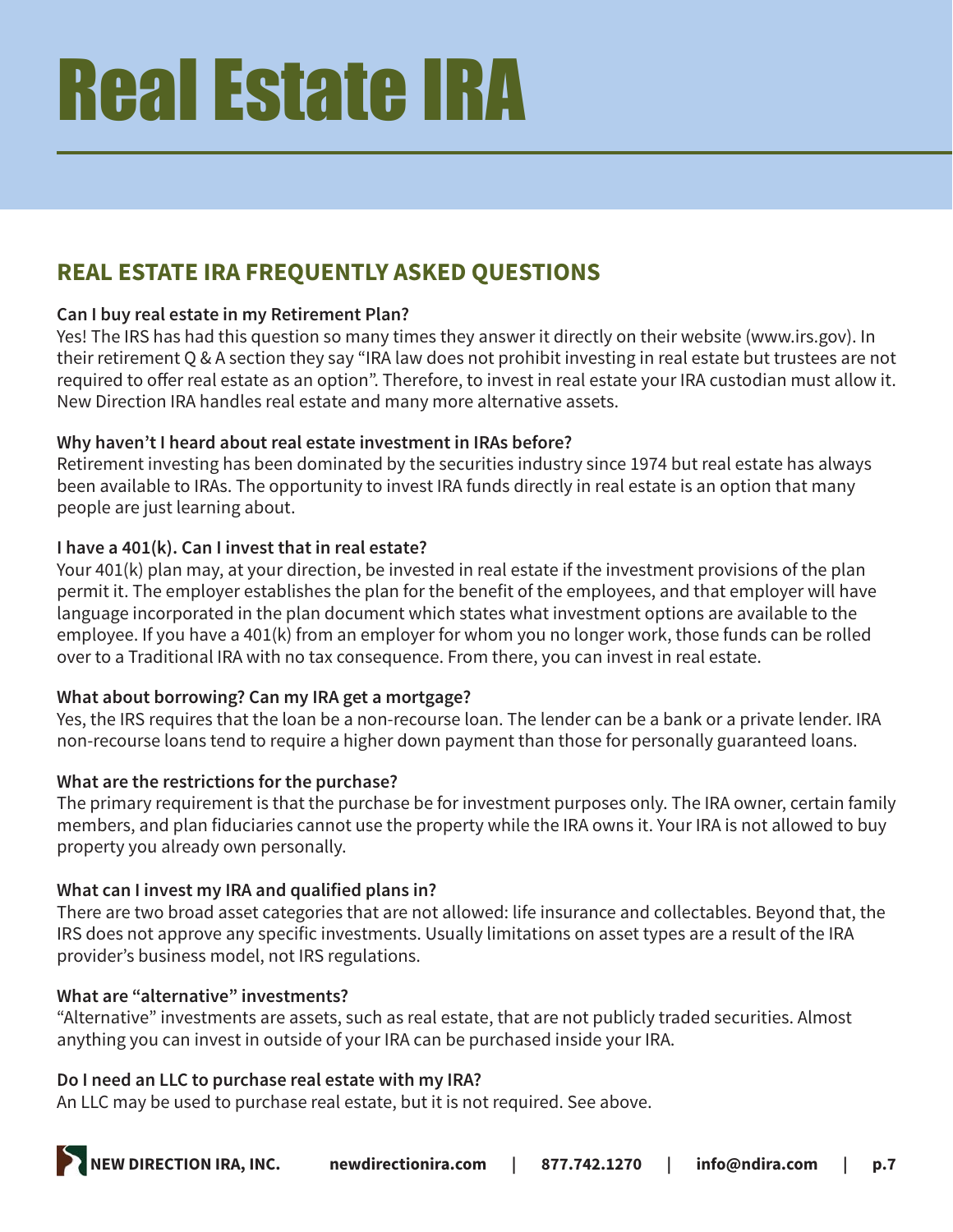#### **Where do I find an investment property?**

It's up to you and your real estate agent to find the property. There are no limitations or restrictions other than the property cannot be something you or any disqualified person currently own.

#### **Do I need to use a special broker and title company?**

No special broker or title company are required, you can use the same ones you used to buy your current home.

#### **Can I repair the property myself?**

You may not personally do any work on the property and neither can any other disqualified persons or any company you or they own. Work can be done by anyone else and you still have control over what you want them to do. Basically, you can't personally put the paint on the walls but you can choose the painter and the paint.

#### **Can I partner my IRA with my personal funds? Who else can I partner with?**

If you cannot afford the investment property you are interested in you have many options. One option is to partner with yourself. For example your IRA can own 50% and you can personally own 50% (note: even if you personally own 99% of the property you are still prohibited from living in it or using the property.) You may also partner with someone else's personal or IRA funds. The disqualified persons rule does not apply here so you may partner with your spouse, parent, child, friend, or whomever. There is no limit to how many people you can partner with.

#### **What can I invest my IRA and qualified plans in?**

There are two broad asset categories that are not allowed: life insurance and collectables. Beyond that, the IRS does not approve any specific investments. Usually limitations on asset types are a result of the IRA provider's business model, not IRS regulations.

#### **How are the expenses paid on an IRA-owned property handled?**

Expenses are to be paid directly from the IRA. If the IRA owns 100% of the property it is responsible for 100% of the expenses. If your IRA is a partner, it is responsible for its portion of the expenses. Because the IRA must pay the expenses it is important to make sure there are sufficient funds in the IRA to cover the expenses. When purchasing the property don't forget to take expenses into account.

#### **Where does rent income go?**

Rental income from the investment goes directly into the IRA.

#### **How long must my IRA own a property before selling it?**

There are no time restrictions or limitations on buying or selling a property.